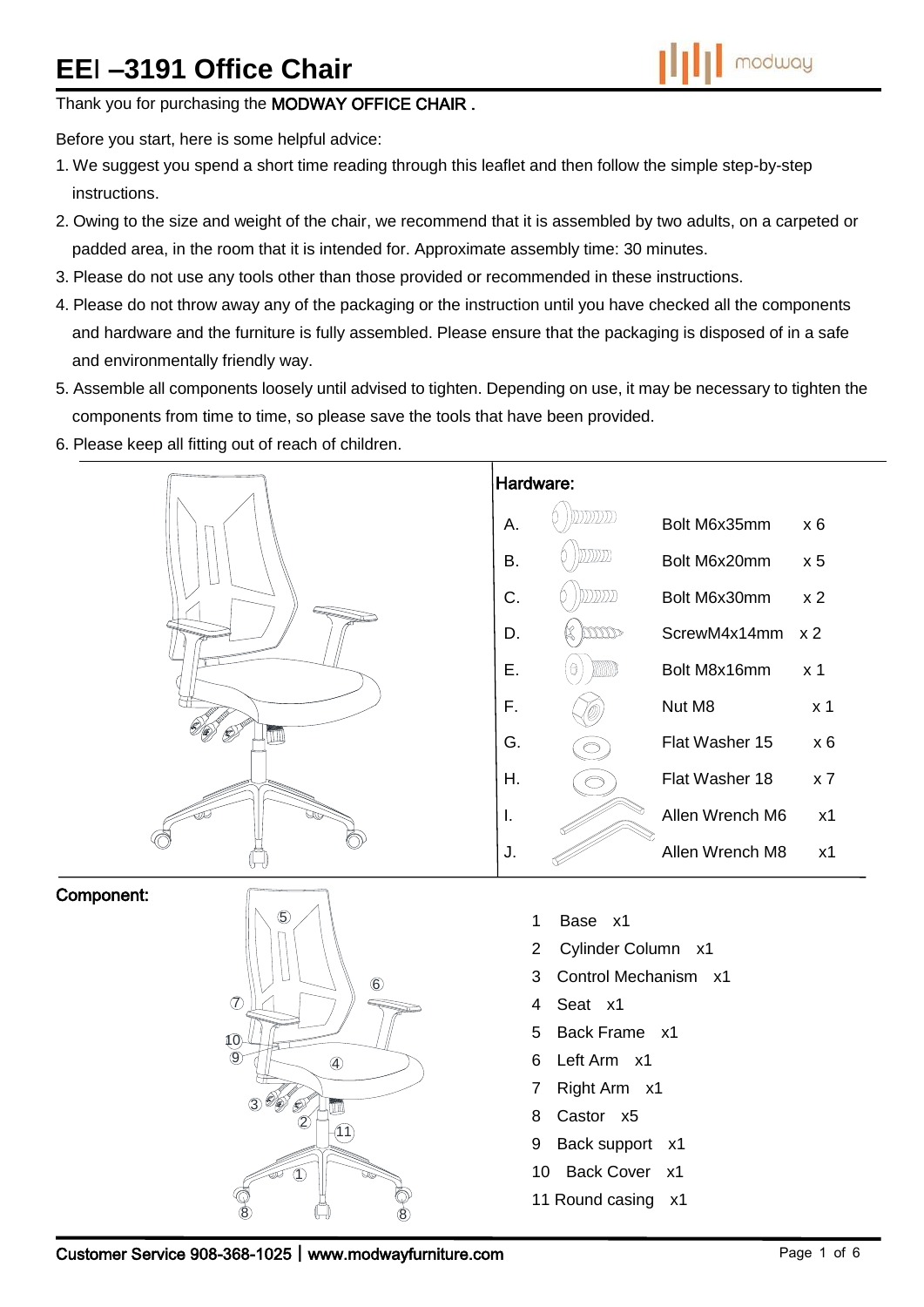# **STEP 1:**

Please put **Base (1)** on a carpeted or padded surface.

Insert 1 piece of **Castor (8)** into the **Base (1)** as shown by hand. Repeat the same steps for the remaining 4 pieces of **Castors (8)**.



## **STEP 2:**

Carefully turn over the assembled base from step 1.

Insert the **Cylinder Column (2)** and **Round casing (11)** as shown.

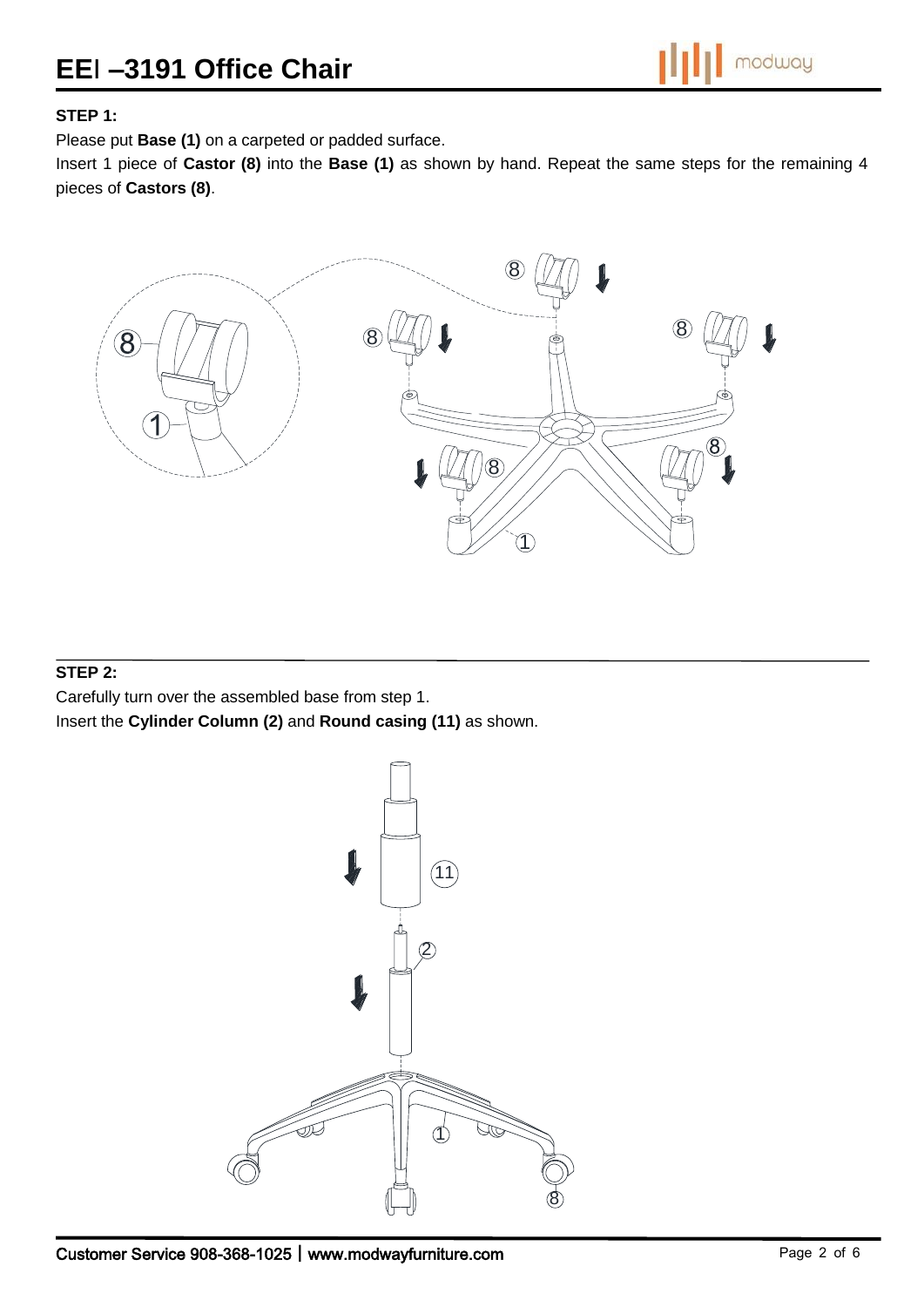modway

# **STEP 3:**

Attach **Left Arm (6)** and **Right Arm (7)** to the bottom of **Seat (4)** by using 6 pieces of **Bolts (A)** with 6 pieces of **Flat Washers (A)** as shown.

Tighten **Bolts (A)** by using **Allen Wrench (I)** as shown.



### **STEP 4:**

Attach **Control Mechanism (3)** to the **Seat (4)** by using 2 pieces of **Bolts (B)** and 2 pieces of **Bolts (C)** with 4 pieces of **Flat Washers (H)** as shown.

Tighten **Bolts (B)** & **(C)** by using **Allen Wrench (I)** as shown.



#### Customer Service 908-368-1025│www.modwayfurniture.com Page 3 of 6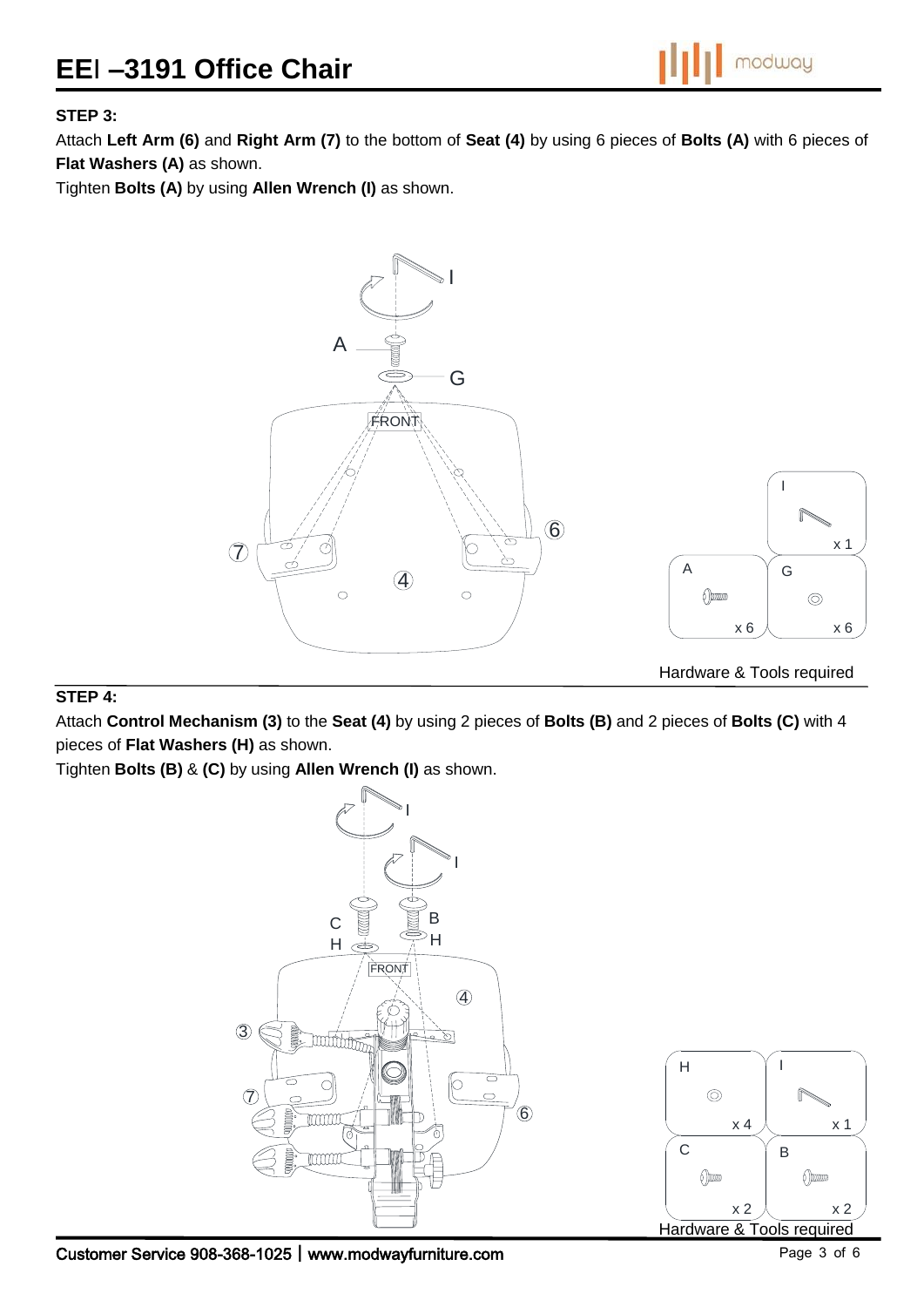# **STEP 5:**

Insert **Control Mechanism (3)** into the **Cylinder Column (2)** as shown.



#### **STEP 6:**

Attach **Back Support (9)** to the **Back Frame (5)** by using 3 pieces of **Bolts (B)** and 3 pieces of **Flat Washers (H)** as shown.

Tighten **Bolts (B)** by using **Allen Wrench (I)** as shown.

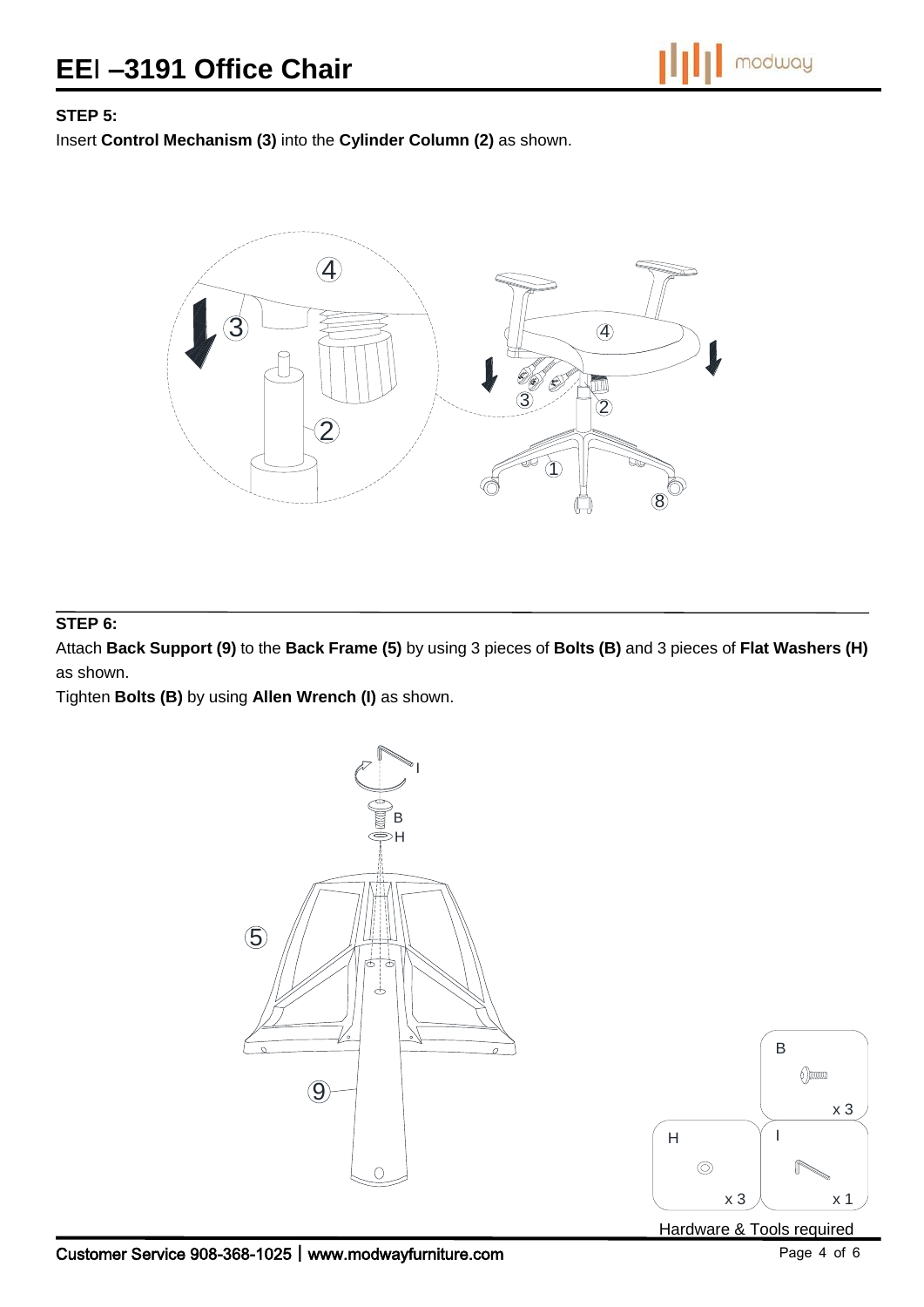

# **STEP 7:**

Attach **Back Cover (10)** to the **Back Support (9)** by using 2 pieces of **Screw (D)** as shown. Tighten **Screw (D)** by using screwdriver (not included) as shown.



### **STEP 8:**

Insert the **Back Frame (5)** to the hole of **Control Mechanism (3)** by using 1 piece of **Bolt (E)** and 1 piece of **Nut (F)** as shown.

Tighten **Bolt (E)** by using **Allen Wrench (J)** as shown.